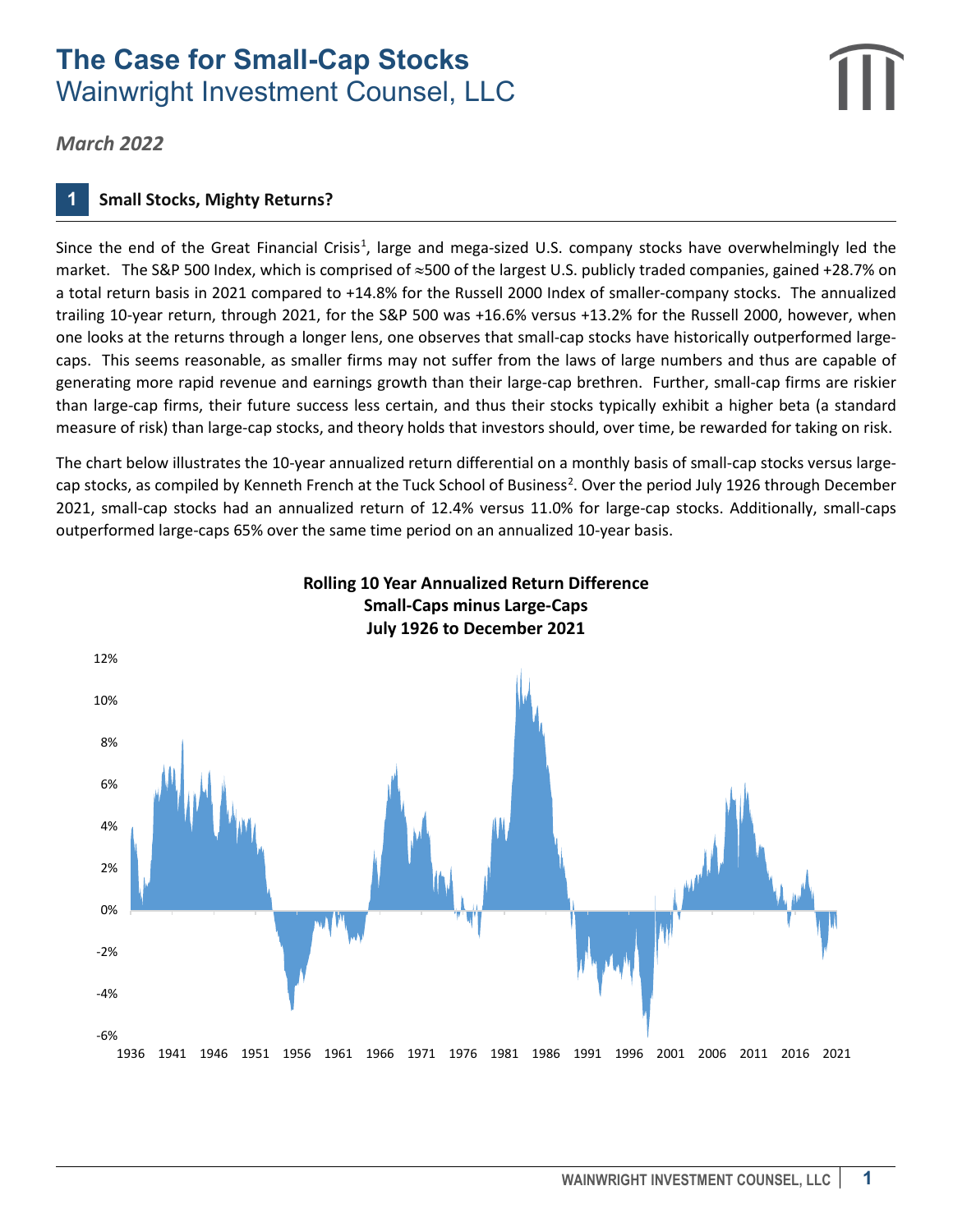# **The Case for Small-Cap Stocks** Wainwright Investment Counsel, LLC

*March 2022*

### **2 Effects of Interest Rate Increases on Small-Cap Stocks**

As the Federal Open Market Committee (FOMC) has begun an interest rate tightening cycle, one may reasonably wonder about the effect of interest rate increases on small-cap stocks versus large-caps. Over the previous four interest rate tightening cycles, small-cap stocks have proven relatively resilient, as shown in the tables below. The Russell 2000 posted double-digit cumulative returns 24 months after the first Fed Funds Rate increase in each of the past four cycles. Further, in only one 12-month period after the initial rate increase were small-caps down. That compares favorably to the S&P 500, which also had strong performance 24 months after the initial rate increase, but performance generally lagged that of the Russell 2000. There was also one period when the S&P 500 had a negative cumulative return 24 months post rate increase while the Russell 2000 did not have any.

Wainwright is not suggesting a complete shift away from large-caps to small-caps, but we emphasize the importance of small-cap stocks in any well-diversified portfolio. Large-caps have jumped out of the gates fast, in particular of late, but long-term, small-caps win the race.

Should you have any questions or comments, please contract a member of Wainwright's Investment Advisory team at [617-531-3100](tel:16175313100) or a[t info@winvcounsel.com.](mailto:info@winvcounsel.com)

<span id="page-1-1"></span><span id="page-1-0"></span>

|                                              | <b>Russell 2000 Cumulative Returns<sup>3</sup></b> |                                    |
|----------------------------------------------|----------------------------------------------------|------------------------------------|
| First Month After Rate Increase <sup>4</sup> | <b>12 Month Cumulative Returns</b>                 | <b>24 Month Cumulative Returns</b> |
| <b>March 1994</b>                            | $-1.7\%$                                           | 26.4%                              |
| <b>July 1999</b>                             | 14.3%                                              | 15.0%                              |
| <b>July 2004</b>                             | 9.4%                                               | 25.4%                              |
| January 2016                                 | 21.3%                                              | 39.1%                              |
| Average                                      | 10.8%                                              | 26.5%                              |

|                                              | S&P 500 Cumulative Returns <sup>3</sup> |                                    |
|----------------------------------------------|-----------------------------------------|------------------------------------|
| First Month After Rate Increase <sup>4</sup> | <b>12 Month Cumulative Returns</b>      | <b>24 Month Cumulative Returns</b> |
| <b>March 1994</b>                            | 7.4%                                    | 44.6%                              |
| <b>July 1999</b>                             | 7.2%                                    | $-8.7%$                            |
| <b>July 2004</b>                             | 6.3%                                    | 15.5%                              |
| January 2016                                 | 12.0%                                   | 36.4%                              |
| Average                                      | 8.2%                                    | 22.0%                              |